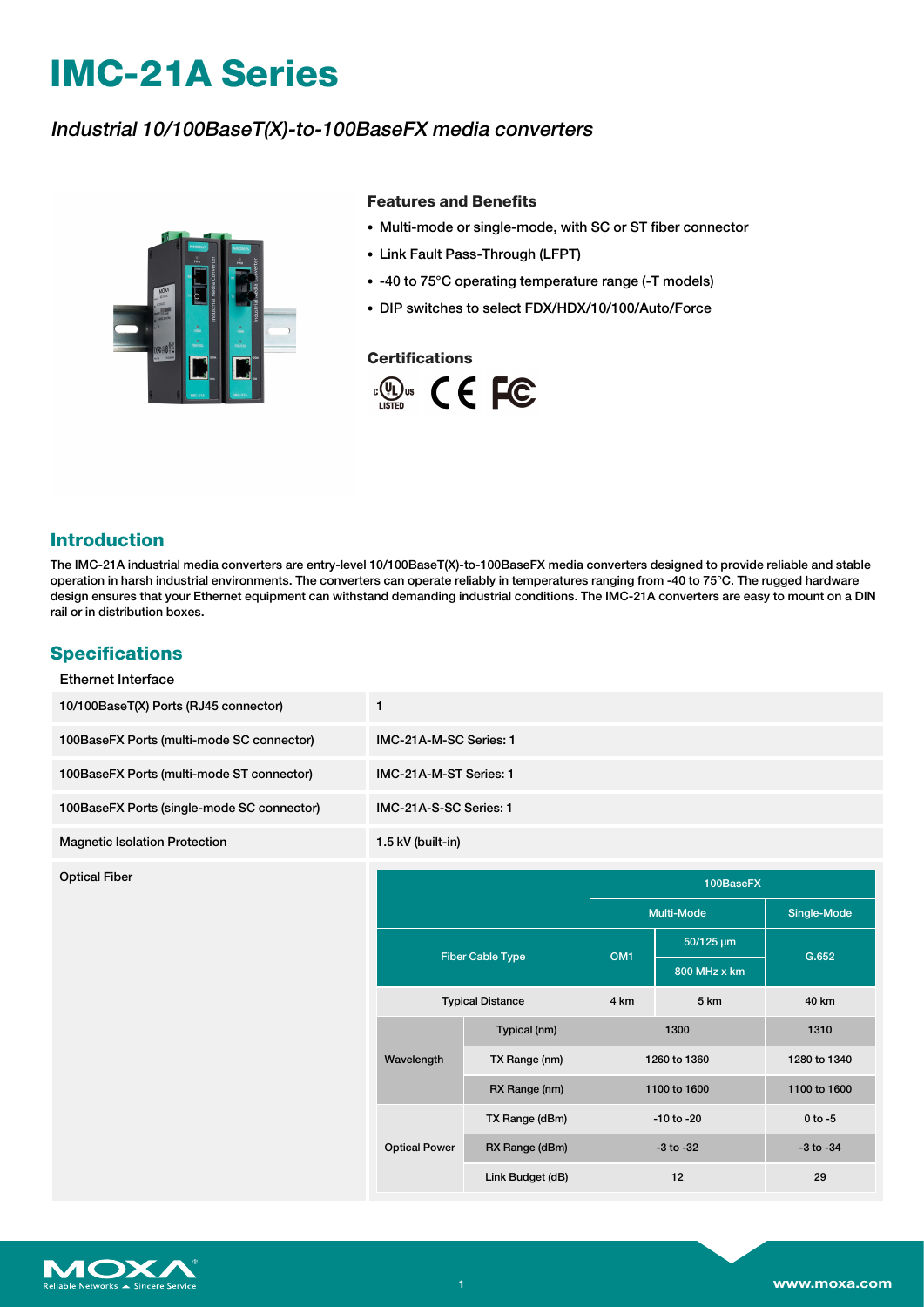|                         |                                                                                                                                                 | 100BaseFX       |                   |             |
|-------------------------|-------------------------------------------------------------------------------------------------------------------------------------------------|-----------------|-------------------|-------------|
|                         |                                                                                                                                                 |                 | <b>Multi-Mode</b> | Single-Mode |
| <b>Fiber Cable Type</b> |                                                                                                                                                 |                 | 50/125 um         |             |
|                         |                                                                                                                                                 | OM <sub>1</sub> | 800 MHz x km      | G.652       |
|                         | <b>Dispersion Penalty</b><br>(dB)                                                                                                               |                 | 3                 |             |
|                         | Note: When connecting a single-mode fiber transceiver, we recommend using an<br>attenuator to prevent damage caused by excessive optical power. |                 |                   |             |

Note: Compute the "typical distance" of a specific fiber transceiver as follows: Link budget (dB) > dispersion penalty (dB) + total link loss (dB).

| <b>Power Parameters</b>                |                                                                                                                                                                                                                                                                                                  |
|----------------------------------------|--------------------------------------------------------------------------------------------------------------------------------------------------------------------------------------------------------------------------------------------------------------------------------------------------|
| <b>Input Current</b>                   | 12 to 48 VDC, 265mA (Max.)                                                                                                                                                                                                                                                                       |
| <b>Input Voltage</b>                   | 12 to 48 VDC                                                                                                                                                                                                                                                                                     |
| <b>Overload Current Protection</b>     | Supported                                                                                                                                                                                                                                                                                        |
| <b>Power Connector</b>                 | <b>Terminal block</b>                                                                                                                                                                                                                                                                            |
| <b>Reverse Polarity Protection</b>     | Supported                                                                                                                                                                                                                                                                                        |
| <b>Physical Characteristics</b>        |                                                                                                                                                                                                                                                                                                  |
| Housing                                | Metal                                                                                                                                                                                                                                                                                            |
| <b>IP Rating</b>                       | IP30                                                                                                                                                                                                                                                                                             |
| <b>Dimensions</b>                      | 30 x 125 x 79 mm (1.19 x 4.92 x 3.11 in)                                                                                                                                                                                                                                                         |
| Weight                                 | 170 g (0.37 lb)                                                                                                                                                                                                                                                                                  |
| Installation                           | <b>DIN-rail mounting</b>                                                                                                                                                                                                                                                                         |
| <b>Environmental Limits</b>            |                                                                                                                                                                                                                                                                                                  |
| <b>Operating Temperature</b>           | Standard Models: -10 to 60°C (14 to 140°F)<br>Wide Temp. Models: -40 to 75°C (-40 to 167°F)                                                                                                                                                                                                      |
| Storage Temperature (package included) | -40 to 75°C (-40 to 167°F)                                                                                                                                                                                                                                                                       |
| <b>Ambient Relative Humidity</b>       | 5 to 95% (non-condensing)                                                                                                                                                                                                                                                                        |
| <b>Standards and Certifications</b>    |                                                                                                                                                                                                                                                                                                  |
| <b>EMC</b>                             | EN 55032/24                                                                                                                                                                                                                                                                                      |
| EMI                                    | CISPR 32, FCC Part 15B Class A                                                                                                                                                                                                                                                                   |
| <b>EMS</b>                             | IEC 61000-4-2 ESD: Contact: 6 kV; Air: 8 kV<br>IEC 61000-4-3 RS: 80 MHz to 1 GHz: 3 V/m<br>IEC 61000-4-4 EFT: Power: 1 kV; Signal: 0.5 kV<br>IEC 61000-4-5 Surge: Power: 1 kV; Signal: 1 kV<br>IEC 61000-4-6 CS: 150 kHz to 80 MHz: 3 V/m; Signal: 3 V/m<br>IEC 61000-4-8 PFMF<br>IEC 61000-4-11 |
| <b>Environmental Testing</b>           | IEC 60068-2-1<br>IEC 60068-2-2<br>IEC 60068-2-3                                                                                                                                                                                                                                                  |
| Safety                                 | EN 60950-1, UL 60950-1                                                                                                                                                                                                                                                                           |
| Vibration                              | IEC 60068-2-6                                                                                                                                                                                                                                                                                    |
|                                        |                                                                                                                                                                                                                                                                                                  |

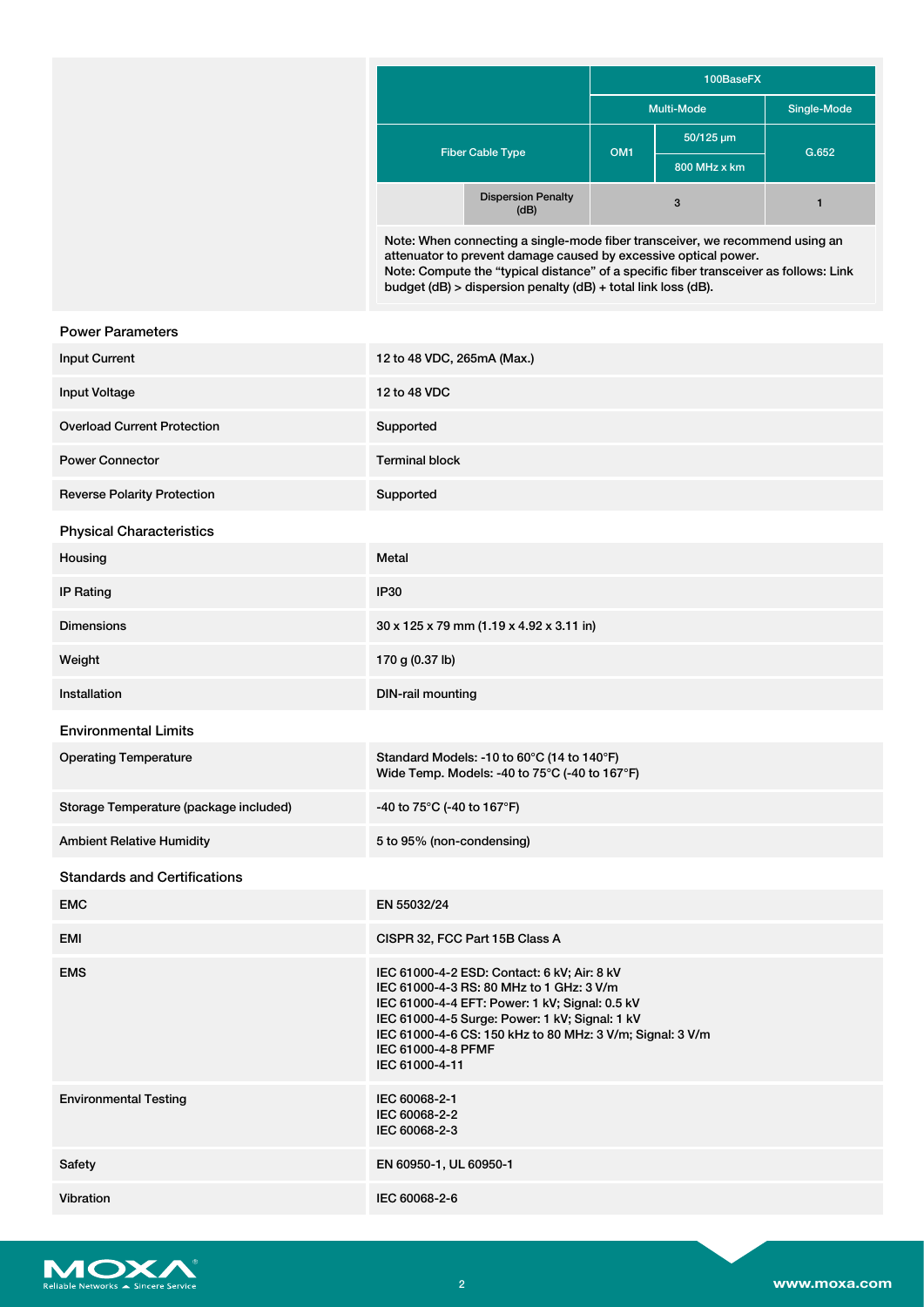#### MTBF

| Time                   | 353,000 hrs                                       |
|------------------------|---------------------------------------------------|
| Standards              | MIL-HDBK-217F                                     |
| Warranty               |                                                   |
| <b>Warranty Period</b> | 5 years                                           |
| <b>Details</b>         | See www.moxa.com/warranty                         |
| Package Contents       |                                                   |
| <b>Device</b>          | 1 x IMC-21A Series converter                      |
| Documentation          | 1 x quick installation guide<br>1 x warranty card |

# **Dimensions**



# **Ordering Information**

| <b>Model Name</b>     | <b>Operating Temp.</b>  | <b>Fiber Module Type</b> |
|-----------------------|-------------------------|--------------------------|
| IMC-21A-M-SC          | -10 to 60 $\degree$ C   | Multi-mode SC            |
| IMC-21A-M-ST          | $-10$ to 60 $\degree$ C | Multi-mode ST            |
| $IMC-21A-S-SC$        | -10 to 60 $\degree$ C   | Single-mode SC           |
| IMC-21A-M-SC-T        | -40 to $75^{\circ}$ C   | Multi-mode SC            |
| IMC-21A-M-ST-T        | -40 to 75 $^{\circ}$ C  | Multi-mode ST            |
| <b>IMC-21A-S-SC-T</b> | -40 to $75^{\circ}$ C   | Single-mode SC           |